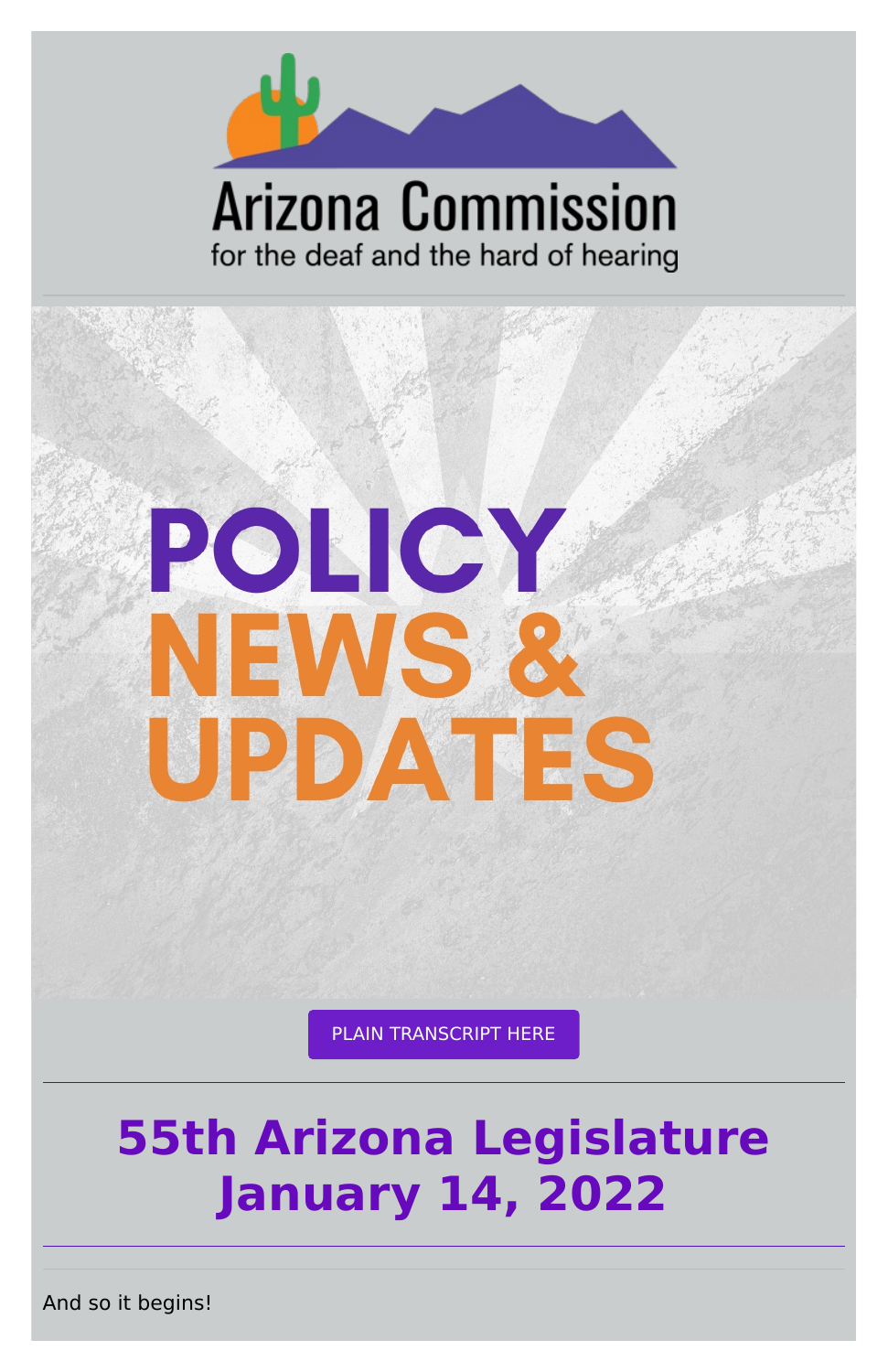On Monday of this week, Governor Ducey gave his last State of the State Address. In his speech, he highlighted the successes of his two terms in office. He also spoke about his priorities for this year: Veterans, Public Safety, Family Support, Border Protection, Education, Assault Kits (Sexual Assault), Water, and Infrastructure. All of these priorities are important to everyone down at the State Legislature. However, each political party differs on how we achieve results and what is considered successful. We will hear a lot of debating and possibly screaming down at the State Capital again this year as each fight for their priorities.

How will the Governor pay for his priorities? The General Fund revenues are growing rapidly in Arizona. Arizona revenues grew 18% over the last 18 months. Allowing for \$1.0 Billion (that's right, with a B) for ongoing state initiatives PLUS \$2.1 Billion for one time initiatives. Read the Executive Budget [here:](https://azgovernor.gov/governor/news/2022/01/governor-ducey-releases-budget-focus-education-border-security-and-water)

While the Governor is required to produce a budget proposal by the first Friday of the legislative session, the State Legislature is not required to create a budget within the same timeframe. We anticipate the state budget will not pass through Legislature until the near end of session. Similar to last year, where it came down within hours of the fiscal deadline (June 30).

Committees were not held this week. Instead of holding standing Committees, the Senate and House of Representatives held Sunset Review Hearings for state agencies. Committee hearings are expected to resume to normal next week.

ACDHH will not have any bills moving through the Legislative Session this year. However, we will be at the Capital everyday educating members on Deaf, Hard of Hearing, and DeafBlind issues and communication access. Starting next week, we will start posting the bills that are being dropped and what they mean for you!

# **FEDERAL UPDATES**

### **LAST WEEK TO MAKE COMMENTS OVER THE COUNTER HEARING AIDS**

In October, the Federal Drug and Food Administration (FDA) issued [notice](https://www.fda.gov/news-events/press-announcements/fda-issues-landmark-proposal-improve-access-hearing-aid-technology-millions-americans) of their proposed rules establishing a new category of OTC hearing aids.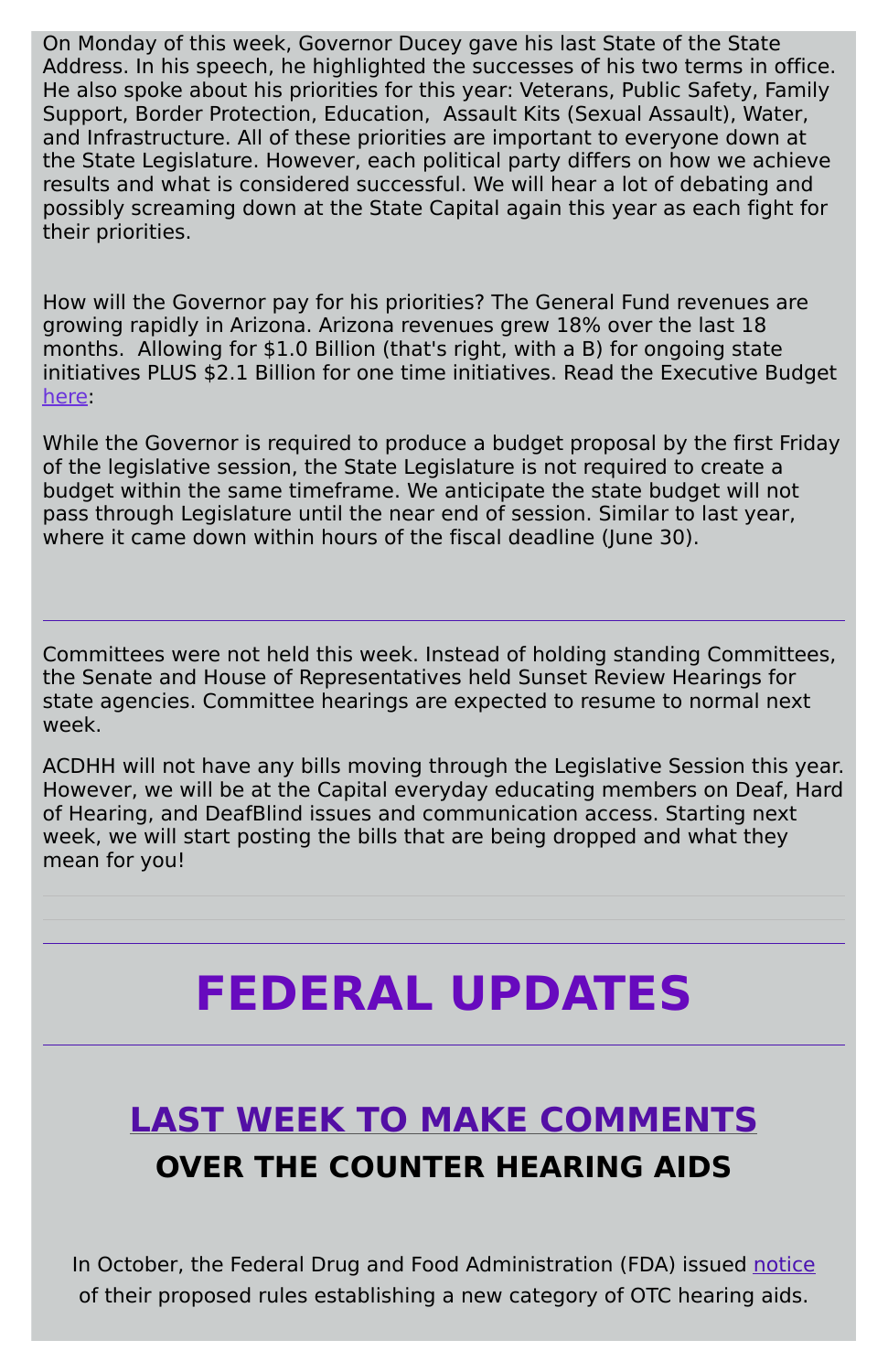Additionally, the proposed rules, amends existing rules that apply to hearing aids and state regulation of hearing aids. The public is allowed and encouraged to submit comments on the proposed rules.

#### **Here are the proposed rules:**

**<https://www.federalregister.gov/d/2021-22473>**

**If you would like to take action and file your comments on the proposed rules, you can!**

**To submit comments either electronically or written/paper statements, follow the instructions on the proposed rules link above.**

### **The deadline to submit public comments is January 18, 2022.**

Background: In 2017, Congress passed the bi-partisan Over-The-Counter Hearing Aid Act and was signed into law as part of the FDA Reauthorization Act of 2017. The law requires the FDA to create a new category of hearing aids that individuals can purchase over-the-counter (OTC) and issue regulations OTC manufacturers must follow.

ACDHH Position on OTC [Hearing](https://www.acdhh.org/media/1047/otc-hearing-aids-acdhh-board-position-paper-final-adopted-5-11-17.pdf) Aids

# **JOIN US THIS FRIDAY!**

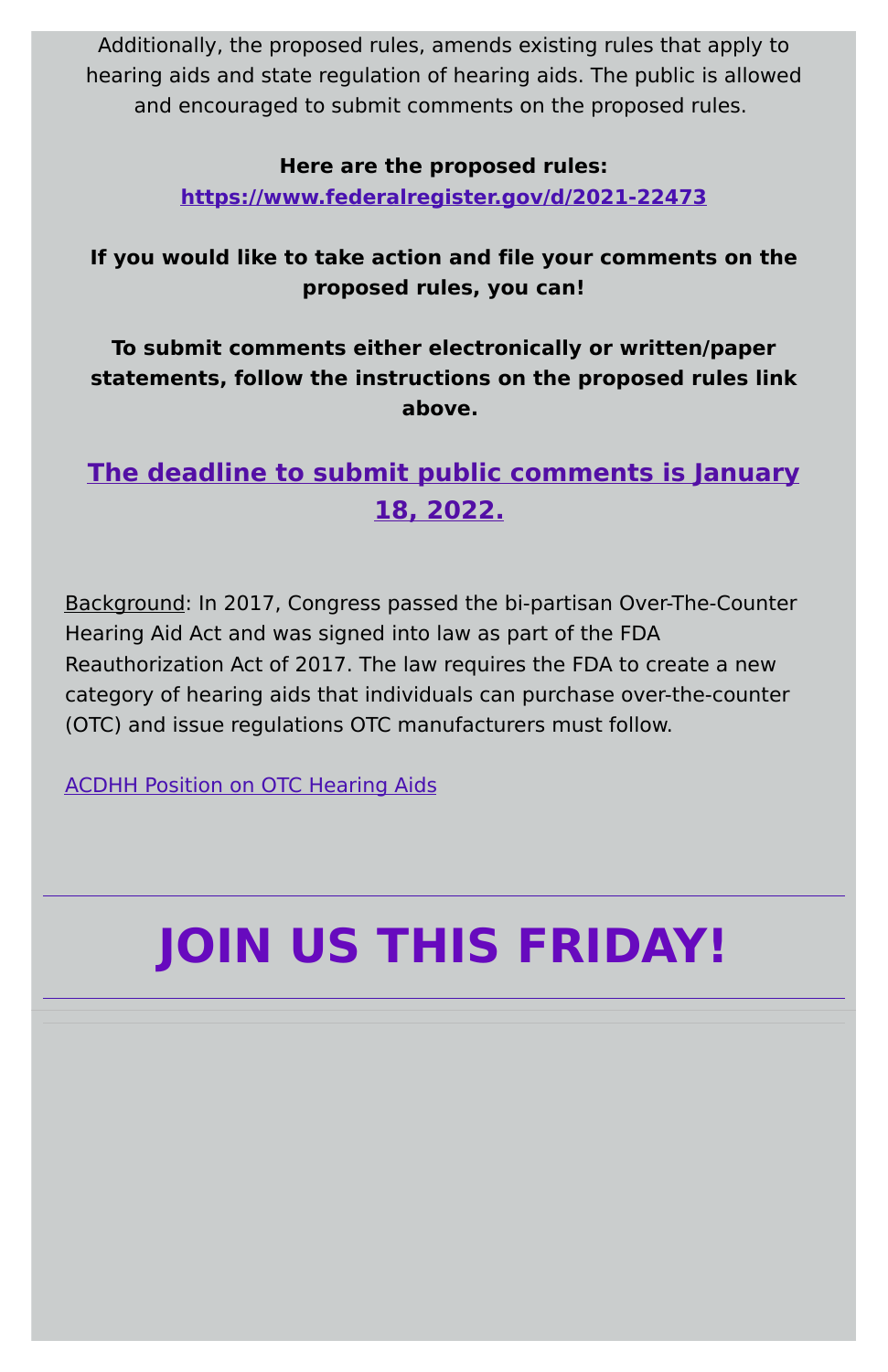# CDHH Legislative Update **BIWEEKLY ON FRIDAY MORNINGS** @AZCDHH YOUTUBE

ASL Interpreters and CART provided



Join ACDHH Community Engagement Liaison Beca Bailey and Director of Public Policy & Community Relations, Betty McEntire as we chat about the "happenings down at the Capital"

#### Starts Friday, January 21, 2022 and will be every other Friday thereafter. ASL Interpreters and CART provided.

**Want to contact your Congressional Representative or US Senator? Not sure who they are or what District you live in? Click on US House of [Representatives](https://www.house.gov/representatives/find-your-representative) or US [Senators](https://www.senate.gov/senators/senators-contact.htm) to**